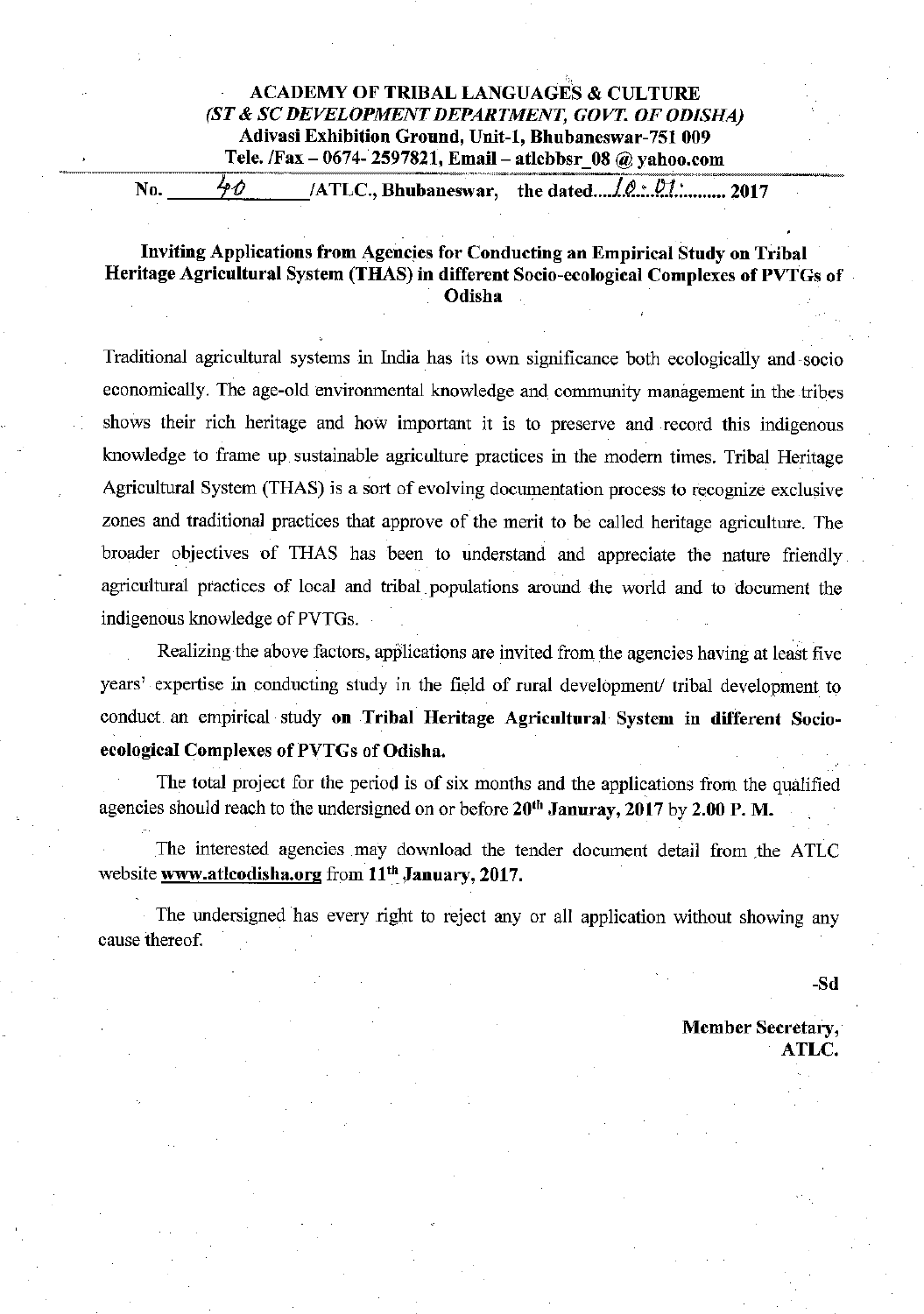# **ToR of Empirical Study on Tribal Heritage Agricultural System in different Socioecological Complexes of PVTGs of Odisha**

#### **1. Background:**

Traditional agricultural systems in India has its own significance both ecologically and socio economically. The age-old environmental knowledge and community management in the tribes shows their rich heritage and how important it is to preserve and record this indigenous knowledge to frame up sustainable agriculture practices in the modern times. The diverse traditional agricultural systems of the different tribal communities all over India has been seen to be standing on the same principle of conservation of natural resources in a holistic perspective. Therefore, in order to develop sustainability in agriculture, it is necessary to understand the intrinsic social cultures and values of these communities.

Tribal Heritage Agricultural System (THAS) is a sort of evolving documentation process to recognize exclusive zones and traditional practices that approve of the merit to be called heritage agriculture. THAS is a concept that falls under the initiative towards GIAHS (Globally Important Agricultural Heritage Systems) that was started in the year 2002 by Food and Agriculture Organization (FAO) intended to create public awareness and safeguard world agricultural heritage sites. The broader objectives of THAS has been: to understand and appreciate the nature friendly agricultural practices of local and tribal populations around the world; to document indigenous knowledge; to conserve and promote these knowledge at global scale to promote food security and sustainable development; Providing incentives for local population by measures like eco-labeling, eco-tourism.

Tribal Heritage Agricultural System by and large emphasize upon the provision of local food security; high levels of agricultural biodiversity and associated biological diversity; store of indigenous knowledge and; ingenuity of management systems. Salient feature of traditional farming systems is their degree of plant diversity in the form of polycultures and/or agroforestry patterns; strategy of minimizing risk by planting several species and varieties of crops which stabilizes yields over the long term, promotes diet diversity, and maximizes returns even with low levels of technology and limited resources; bio diverse farming are endowed with nutrient enriching plants, insect predators, pollinators, nitrogen fixing and decomposing bacteria, and a variety of other organisms performing various beneficial ecological functions.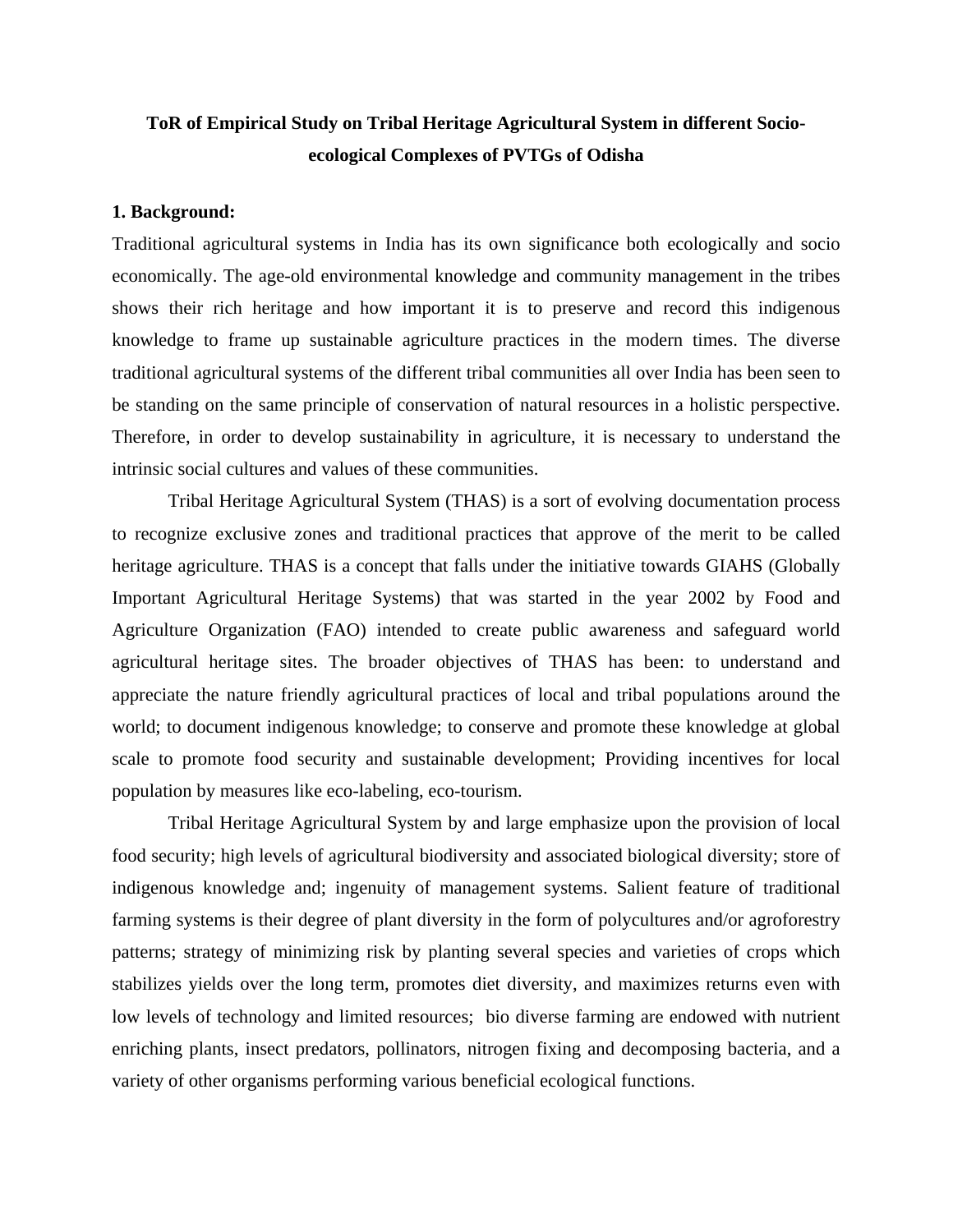It is worth mentioning here that the traditional heritage agriculture especially in the tribal regions have within them the local indigenous knowledge applied to the management of the resources like land, water, biodiversity and in a larger context of the ecosystem services. The Koraput region has been accorded GIAHS status for rice-diversity, although the importance of growing several varieties of paddy, millets, pulses, oilseeds, vegetables by ethnic communities including PTGs like Bondo, Didayi, Kondhs in a slash and burn or swidden agriculture system has not been undermined. However, comprehensive studies in respect of the PTGs in the region are not available. The inventory prepared under the aegis of Globally Important Agricultural Heritage Sites (GIAHS) summarized 16 GIAHS in India recognized five sites from Odisha and Andhra Pradesh that includes Terrace cultivation of Lanja Saora in Odisha, Paderu Agricultural System of Andhra Pradesh, and Three tier agriculture system of Kondha Savara tribe of Seethampeta of Andhra Pradesh.

Under the backdrop of the above, the Academy of Tribal Language and Culture (ATLC) has taken up a Research Project to conduct an empirical study on Tribal Heritage Agricultural System in different socio-ecological complexes of PVTGs of Odisha. The study will emphasize the provision of local food security, high levels of agricultural biodiversity, store of indigenous knowledge and ingenuity of management systems.

## **2. Objectives**

Tribal Heritage Agricultural System (THAS) is an emerging concept worldwide to bring into recognition many typical tribal traditions of Agriculture and Livelihood Pursuits. Such typical Agricultural systems are, by large, terrain specific which in course of time has been prominently recognized with specific cultures. THAS has many uniqueness within, they are innovations in agricultural technology in challenging terrains they have been repositories of plant domestication and Propagation, they have been way of life in many particularly vulnerable tribal cultures.

In the emerging development Paradigms when eternal knowledge systems are greatly introducing tribal areas. It is contractual to make a pre documentation of certain typological conspicuous THAS in tribal Odisha.

- To explore and chronical the existing traditional Tribal Agriculture in Odisha.
- To conduct in-depth study on two selected tribes in relation to their Agriculture (Bonda  $\&$ Lanjia Soura)
- To make a comprehensive analysis of the two agricultural theme only crop domestication on the face of modern improved Agriculture.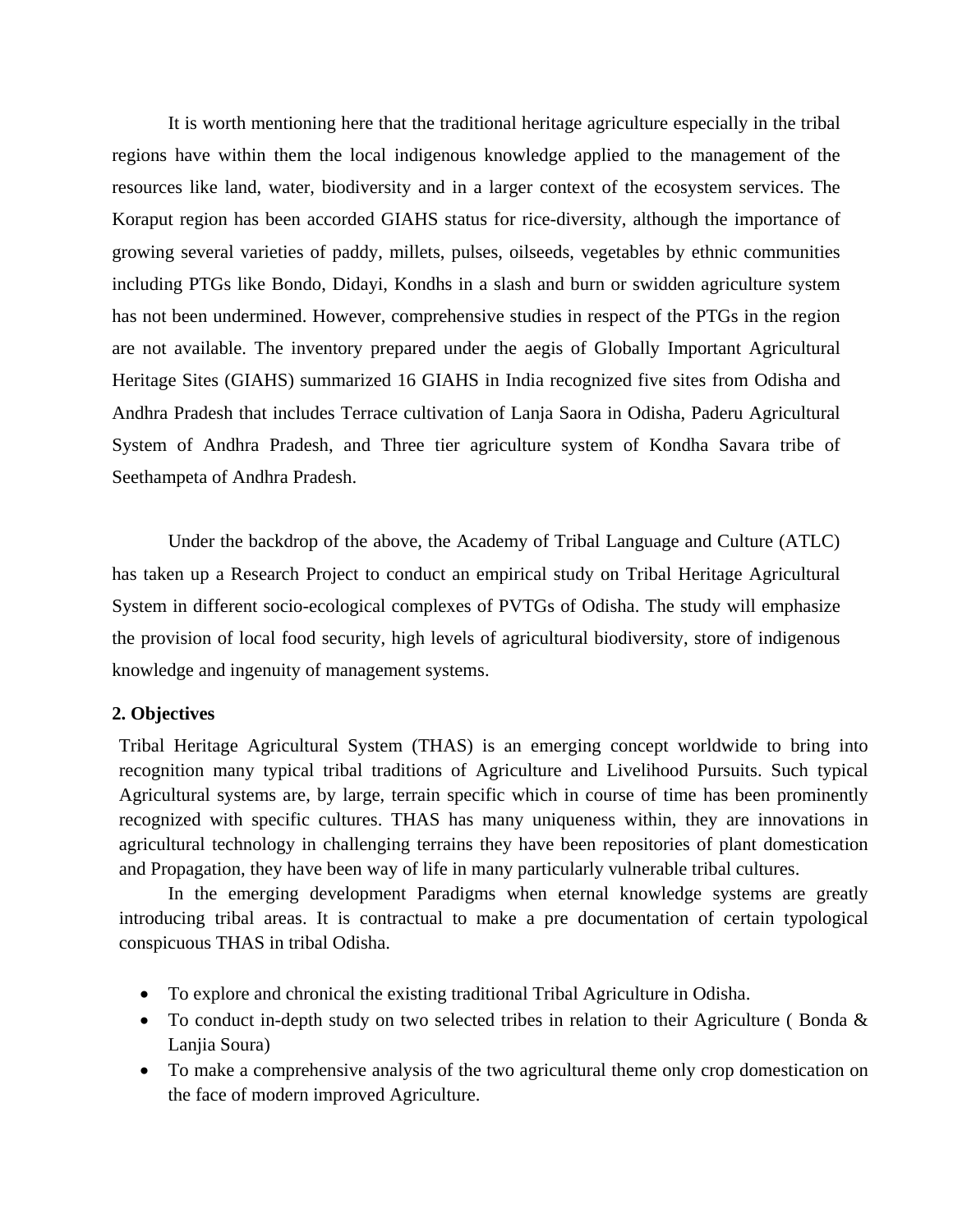- To suggest logically and pragmatically the qualification of the study area for recognition under THAS.
- Period of Study Six Months.

# **3. Required Human Resources**

**A.**

The project will be implemented through an Agency having wide experience in dealing with similar research projects. The Agency (ies) have at least five years' expertise in studying in the field of rural development/ tribal development and expertise in developing study design including study methodology, conceptualization and formulation of report. The agency may utilize its faculty members or hire researchers as per the following criteria for the study.

| <b>Position</b> | Qualification<br><b>Educational</b><br>and | <b>Activities</b>                     |
|-----------------|--------------------------------------------|---------------------------------------|
| <b>Title</b>    | <b>Work Experience</b>                     |                                       |
| Consultant      | <b>Education:</b><br>PGDRD/PGDRM/MA        | The candidate,<br>as Consultant, is   |
| (01)            | (Anthropology/Social<br>work/ Rural        | expected to perform the following     |
|                 | Development/ Tribal Development            | duties                                |
|                 | Studies or equivalent Social Science       | 1. Preparation of the study design    |
|                 | subjects) from a recognized board or       | including<br>study<br>methodology,    |
|                 | University. Must have proficiency in       | conceptualization and formulation     |
|                 | handling Computers.                        | of inception report for conducting    |
|                 | <b>Work Experience:</b>                    | the study.                            |
|                 | Minimum 5 years of work experience         | 2. Desk review of secondary data,     |
|                 | (as on $1st$ August 2016) in the field of  | literature relevant to the study      |
|                 | rural development or preferably have a     | 3. Guide and supervise Research       |
|                 | Ph. D degree on a topic related to         | Associates<br>and Assistants<br>for   |
|                 | tribal society and culture.                | study                                 |
|                 | Candidate should have strong skills of     | 4. Discussion with key government     |
|                 | Research,<br>Documentation<br>of           | departments/ autonomous bodies        |
|                 | programme activities, etc                  | of government, etc for collection     |
|                 | Age: 30 years and above but below 65       | of relevant information               |
|                 | years on 01.08.2016. (However in           | for<br>5. Coordinate<br>organizing    |
|                 | special cases taking into account the      | meetings, interactions with project   |
|                 | expertise & experience<br>of<br>the        | stakeholders                          |
|                 | applicant, his/her age<br>be<br>may        | 6. Any other work assigned by the     |
|                 | relaxed.)                                  | relevant authority.                   |
| Research        | <b>Education:</b><br>PGDRD/PGDRM/MA        | The candidate as Research Associate   |
| Associate       | (Anthropology/Social)<br>work/ Rural       | is expected to support the Consultant |
| (01)            | Development/ Tribal Development            | in following activities               |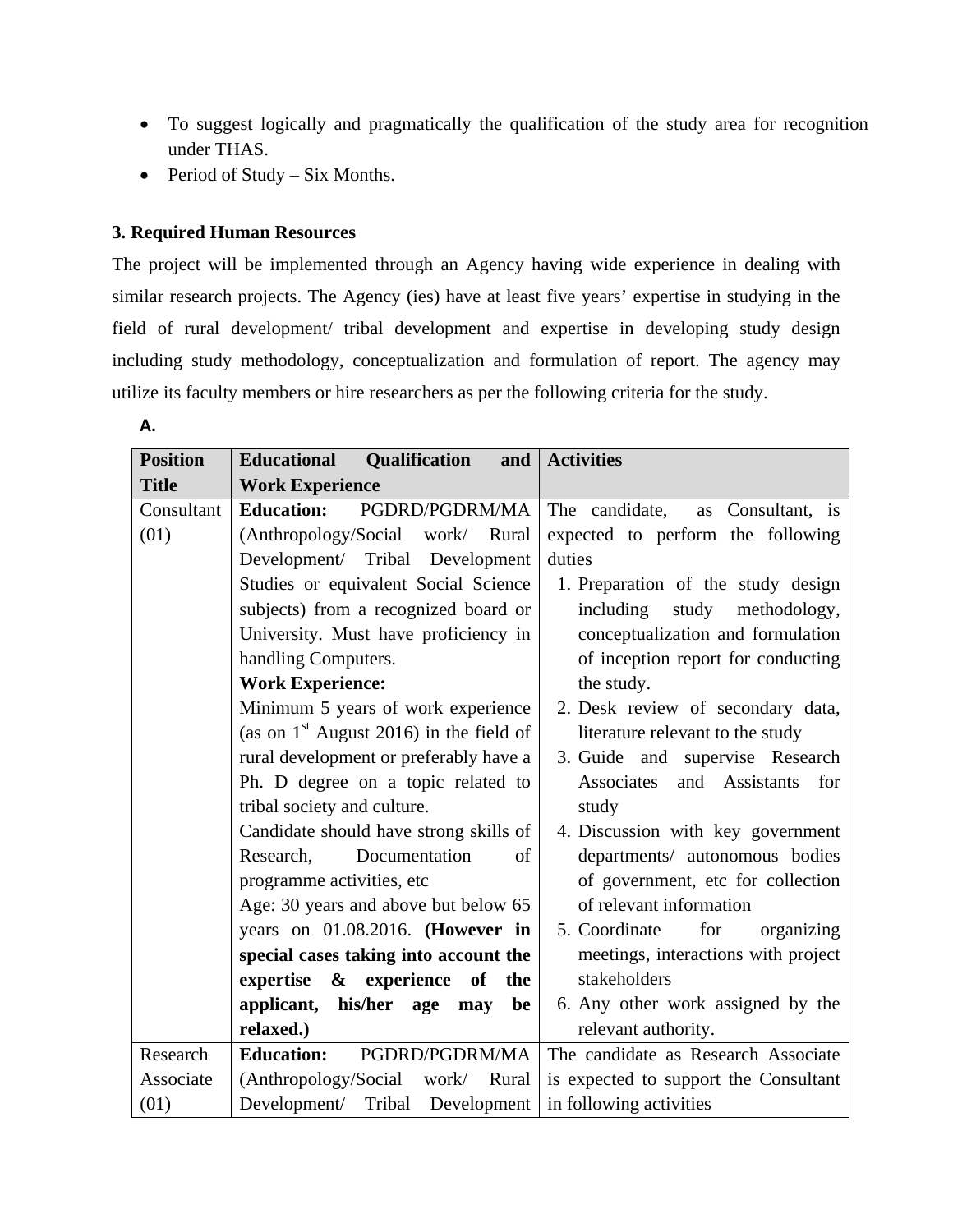|           | Studies or equivalent Social Science            | 1. Desk review of secondary data,      |
|-----------|-------------------------------------------------|----------------------------------------|
|           | subjects) from a recognized board or            | literature relevant to the study       |
|           | University. Must have proficiency in            | 2. Identification<br>and               |
|           | handling Computers.                             | documentation<br><b>THAS</b><br>of     |
|           | <b>Work Experience:</b>                         | related activities                     |
|           | Minimum 2 years of work experience              | 3. Organize<br>stakeholder             |
|           | (as on $1st$ August 2016) in the field of       | consultation<br>meetings,              |
|           | rural development or preferably have a          | discussion<br>with<br>key              |
|           | Ph. D degree on a topic related to              | Departments/<br>Government             |
|           | tribal society and culture.                     | Autonomous bodies of Govt.             |
|           | Candidate should have strong skills of          | etc for collection of relevant         |
|           | Documentation<br>Research,<br>of                | information                            |
|           | activities,<br>project<br>programme             | 4. Develop<br>database<br>of           |
|           | monitoring tools, etc                           | information relevant to<br>the         |
|           | Age: 25 years and above but below 50            | study                                  |
|           | years on 01.11.2016.                            | 5. Prepare case studies, analysis      |
|           |                                                 | of information and appraisal to        |
|           |                                                 | Nodal Officer                          |
|           |                                                 | 6. Any other work assigned by          |
|           |                                                 | the senior consultant relevant         |
|           |                                                 | to the study                           |
| Research  | Education: Bachelor's degree<br>and             | The candidate as Research Assistant is |
| Assistant | preferably Master's degree in<br>any            | expected to support the Consultant and |
| (03)      | branch of Social Science                        | Research Associates in the following   |
|           | <b>Work Experience:</b>                         | activities.                            |
|           | Minimum 2 years of work experience              | 1. Assist<br>Consultant<br>the<br>in   |
|           | (as on 1 <sup>st</sup> November 2016). Research | collection of empirical data           |
|           | experience in conducting research               | Research<br>with<br>the<br>team        |
|           | studies or collecting and analyzing             | members, make field<br>visits,         |
|           | empirical data in research/evaluation           | hold<br>personal<br>and<br>group       |
|           | projects in the field                           | interviews<br>with<br>the              |
|           | Age: 25 years and above but below 50            | stakeholders/<br>functionaries         |
|           | years on 01.11.2016.                            | (both from the community to            |
|           |                                                 | be studied and the Government          |
|           |                                                 | functionaries)                         |
|           |                                                 | Make the analysis of empirical<br>2.   |
|           |                                                 | data using statistical tools and       |
|           |                                                 | in interpreting the data and           |
|           |                                                 | findings.                              |